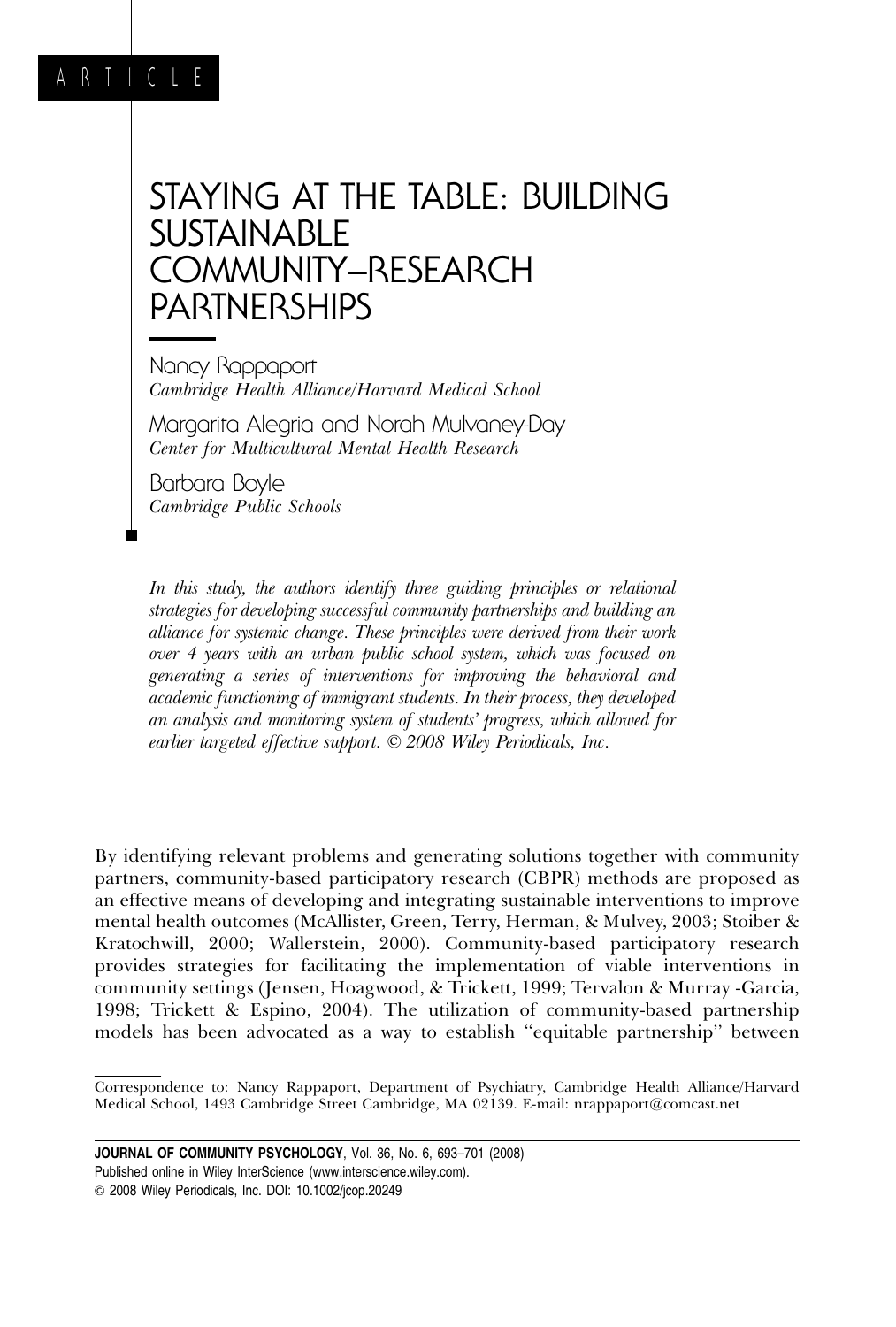communities and researchers to develop a research topic of importance to the community with the aim of combining knowledge with practical feasible action (Israel, Schulz, & Parker, 1998; Israel et al., 2003). However, little is known about what actually works in developing successful CBPR partnerships. A recent review of CBPR notes that, ''there is, at present, more theology than conclusion, more dogma than data, about the varied claims for what collaboration can accomplish'' (Trickett & Espino, 2004, p. 62). The same authors note there is limited evidence bearing on mechanisms or ''ingredients'' for successfully building collaborations (Trickett & Espino, 2004). For community collaboration and research to be sustainable, testable mechanisms to build successful collaborations need to be identified.

In this commentary, we (a community-based research group that includes a practicing child psychiatrist, two researchers, and a school principal) identify three guiding principles or relational strategies for developing successful community partnerships and building an alliance for systemic change. These principles were derived from our work over 4 years with an urban public school system, which was focused on generating a series of interventions for improving the behavioral and academic functioning of immigrant students. In the process, we developed an analysis and monitoring system of the students' progress that allowed for earlier targeted effective support.

As our first step, we worked on defining problems in collaboration with the school staff, then developing and piloting systems interventions that would improve immigrant children's school outcomes. We initially designed pilot interventions, which included discussions of case studies and identifications of barriers to these students' successful academic achievement. We also performed a mapping of the school resources, and conducted in-depth qualitative interviews with 11 project participants to understand the barriers in serving these students and the leverage points to enhance the school's response to these youth. The empirical aspects of the first 2 years of the project are described in detail elsewhere (Mulvaney-Day, Rappaport, Alegría, & Codianne, 2006).

During the course of the participatory research project, we experienced setbacks that threatened to undermine an evolving constructive collaboration. Interpersonal challenges (including conflicts) are an integral part of relationship development in collaboration (Wallerstein & Duran, 2006). Such personal challenges together with systemic limitations (e.g., financial, structural, and educational barriers) can undermine progress. Yet the guiding principles we describe can nonetheless be a useful approach to building alliances and consensus and to developing successful collaborative research and interventions.

We start from the vantage point of practicing "cultural humility," a practice involving self-evaluation and examining assumptions about the dynamics and context of a viable working relationship (Tervalon & Murray-Garcia, 1998; Wallerstein & Duran, 2006). As professionals entering communities, by maintaining cultural humility, we encourage the community members to teach us their knowledge and practical insight about their efforts to address problems. This can enhance crafting viable sustainable solutions that incorporate their wisdom. In our commentary, we delineate lessons we learned from our community participatory exchanges in the hopes that by sharing our mistakes and growth, this will help others to "stay at the table'' when participants face similar challenges. We have found three different conceptual frameworks—characterized by attachment, authentic self, and learned optimism—helpful in our understanding of what may increase the success of a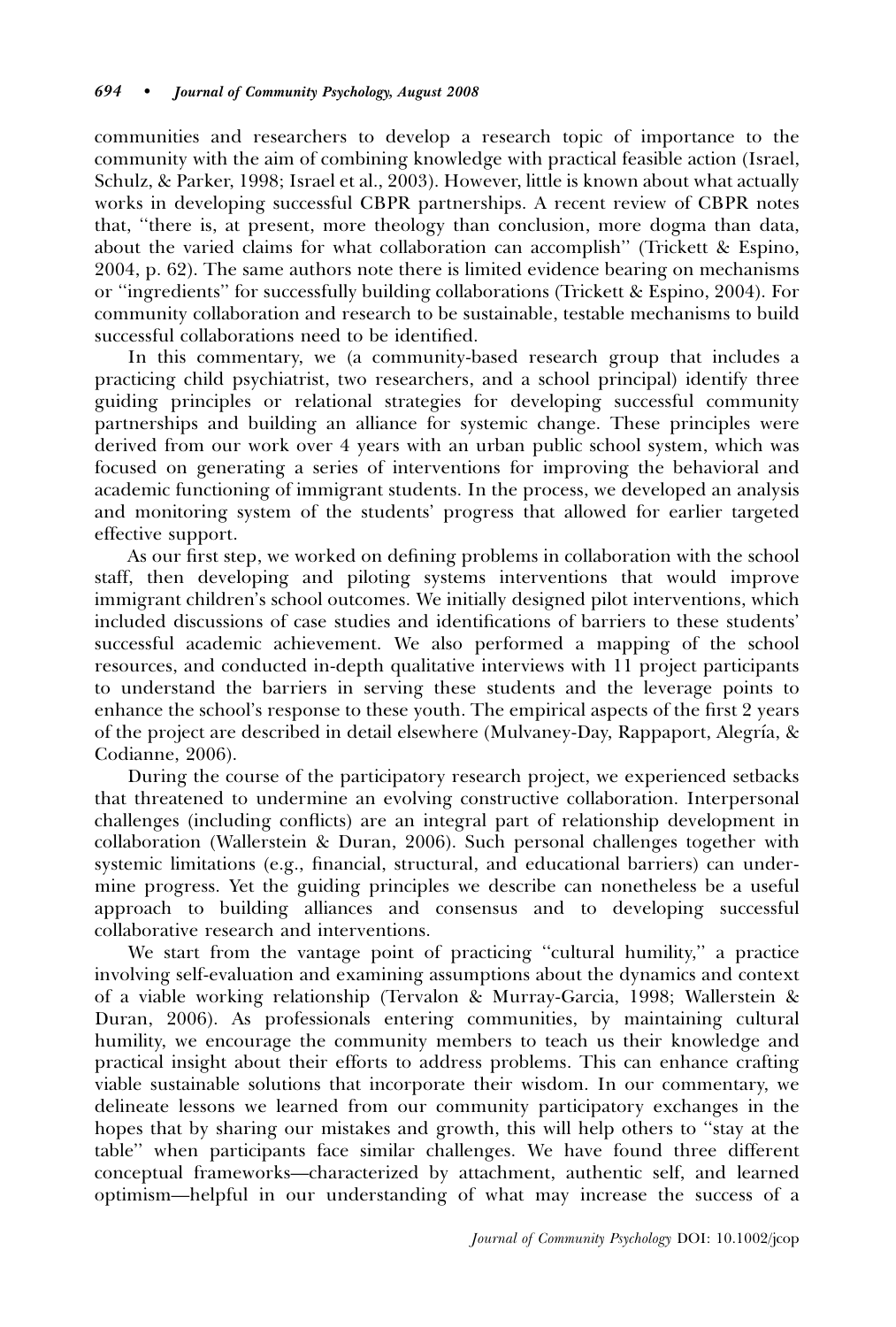collaborative relationship. This set of principles may be useful to other investigators as they explore the active ingredients of community-based participatory research.

# FRAMEWORK 1: ATTACHMENT THEORY

The first framework is attachment theory (Bowlby, 1980; Moss et al., 2006). Attachment constructs contribute to understanding interpersonal adaptation in highlighting the importance of security when dealing with perceived dangers and exposure of vulnerabilities. This perspective typically addresses ways caregivers and children deal with threats to security, such as separation, abandonment, and neglect (Cassidy & Shaver, 1999; Pearson, Cohn, Cowan, & Cowan, 1994; Roisman, Pardron, Sroufe, & Egeland, 2002; Sroufe, 2005; Sroufe, Carlson, Levy, & Egeland, 1999). Attachment theory posits that throughout the life course, humans are able to be productive when they are confident that there are others who can provide support and protection (Bowlby, 1980). Creating a secure attachment is critical for promoting a sense of agency, the belief that one's actions can make a difference and interventions can be effective (Bandura, 2006). When researchers and community partners experience a secure attachment with one another they can more easily take risks, assume appropriate responsibility for problematic situations, and be more selfreflective and willing to seek help in changing behavior or attitudes. Such attachment depends on empathic interactions among the collaborators; encouragement of selfreflection, particularly when conflicting views of a problem surface; honesty about motives and tensions; and persistence in the face of uncomfortable or emotionally charged situations. As trust grew, our group developed an arena for constructive discourse leading to a more fruitful examination of how teachers and administrators (both members of our collaborative group) approached struggling immigrant students.

## Case Example: Challenges to Creating Secure Attachment in the Collaboration

Having a stable set of participants over time is crucial for evolving and sustaining secure attachments or in the words of the school's principal (and the fourth author) ''buy in.'' One of the greatest challenges we experienced was inconsistent and changing membership of our group over the course of the project, especially during the first year. Eventually over a 2-year period, we became a stable group of consistent participants. These varied changes in membership led to participants' holding different pictures of how our group was addressing the immigrant students' achievement gap. Exacerbating conflicts accompany these varied and sometimes confusing perceptions. Consequently, there was the emotional toll that led to disappointment and misattributions that some individuals were included in meetings, while others were excluded, often making the formation of trusting attachments difficult. For example, during the evaluation meetings in the middle of the project, a discouraged teacher said, ''At the beginning, I was participating (in the meetings); at the end, I was not invited to be part of the meetings.... Maybe they felt there's nothing I could do to help, that I wasn't necessary.''

Fortunately, in the course of our meetings, the authors grew to understand that the group's changing membership was a consequence of its evolving goals. In retrospect, we surely needed to clarify and more explicitly communicate how decisions were made about participation and try to create a stable group. For example, the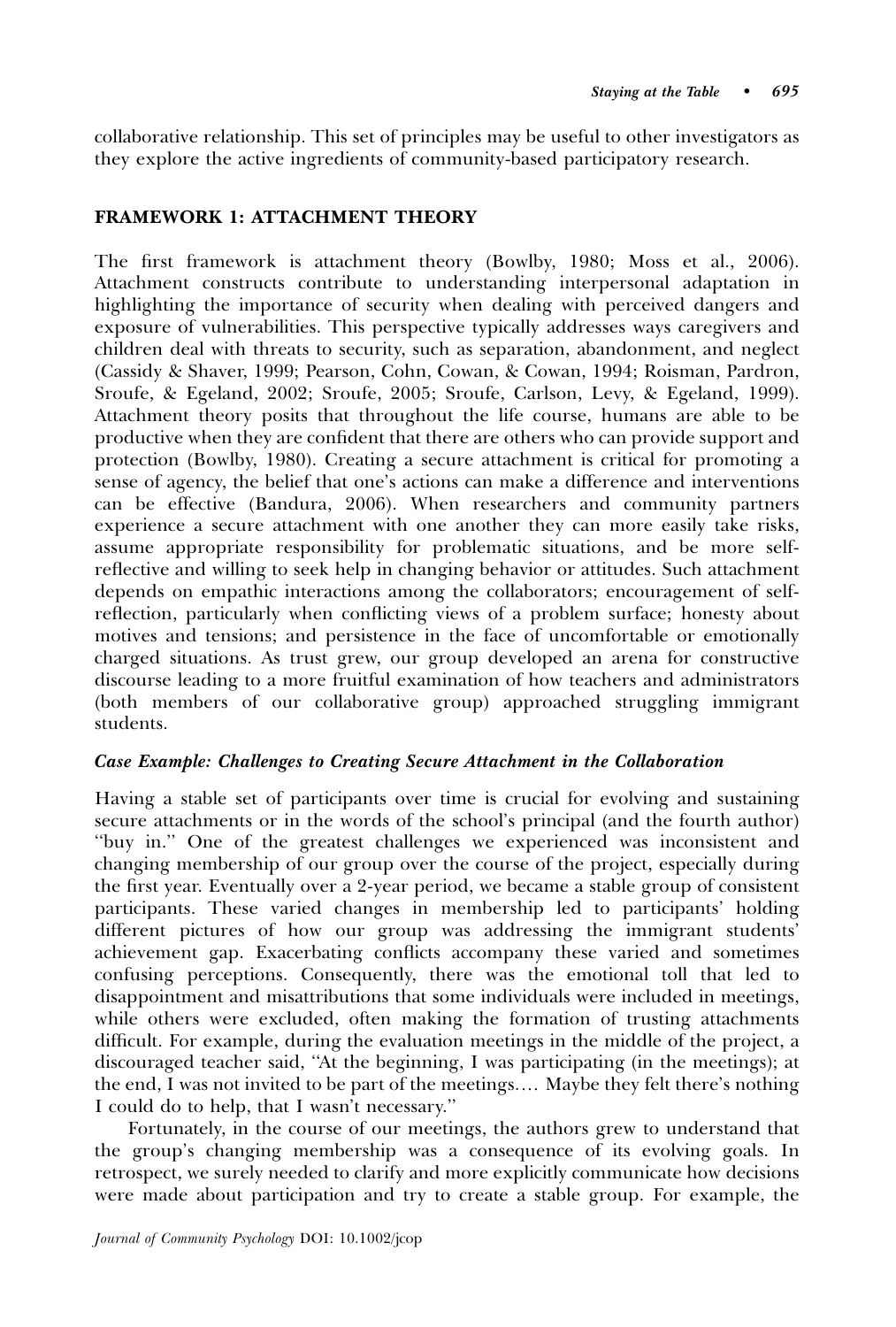principal recognized that ''building a partnership'' also created a sense of shared urgency allowing the group to take more decisive action. She described the group's evolution:

When we first met our goals were very different from where we ended up and thus the players changed. Also, when we began I was an assistant principal—and new to the school. I was in a learning phase myself—I was overwhelmed, scared of making a major mistake and very unsure of myself. Our group was not really sure what our goals were (at least in my mind), but this was a very valuable part of our process because as we continued to meet, reluctantly at times on my part, we gained a clear focus that something needed to be done immediately (we created a sense of urgency) regarding our immigrant population. This is also when we began to expand the team. I'm not sure that without the sense of urgency the partnership would have continued.

The principal appreciated that the evolving team generated space in which one could be reflective in a nonthreatening way about changes that needed to be made and not merely as an add-on, thus allowing the educators to ask the tough questions themselves by looking at the data. The dialogue of the group was about how to change practice and make a difference, which she saw as critical for buy-in. Buy-in from teachers can be difficult if the implicit message is that the intervention requires doing more with the same level of resources and time. Taking into account the limited resources of the school may help investigators better understand how a school community embraces or resists interventions due to their relevance, feasibility, or acceptability within a particular context. Teacher buy-in is only created by careful attention to building commitment between school personnel, families, and administrators, and by advocating for the viable conditions that can enable teachers and other school personnel to make sustainable improvements in school systems. Thus, despite the challenges of shifting participation, alliance-building moved forward, succeeding because of the joint contributions of everyone on the team working to foster secure attachment within the group.

## FRAMEWORK 2: USE OF AUTHENTIC SELF

The second framework is ''understanding the use of authentic self '' (Heffron, Ivins, & Weston, 2005). The main lesson in this perspective involves going ''beyond explicit content and knowledge about a situation to include awareness and explorations of (one's) reactions and deeply held beliefs'' (Heffron, Ivins, & Weston, 2005; p. 323). This guiding principle is invaluable in developing community partnerships in that it leads partners to explore the relational experience with other team members, using one's own thoughts, feelings, and behaviors. Awareness of internal experience is a valuable source of information for how personal emotions and beliefs might shape participants' judgments, assumptions, or expectations in relation to others. Creating an alliance that builds and sustains commitment for systemic change is seldom linear, and often includes shifting involvement and complicated emotions, where collabora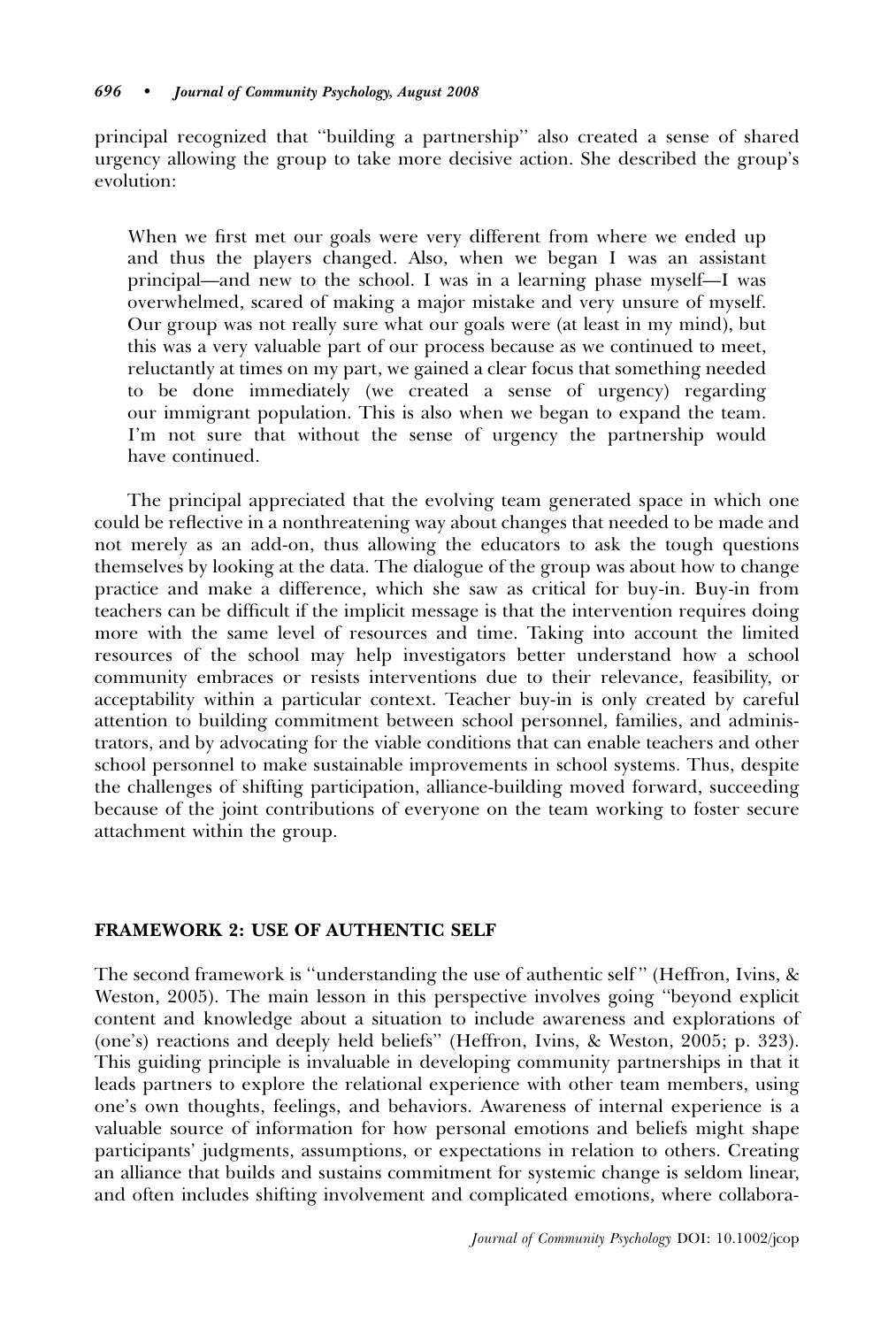tors may need to be open about their reactions, feelings, judgments, and expectations to move forward (Wallerstein & Duran, 2006).

Resistance to change is considered by many in the field of organizational development to be the most common initial reaction to any innovation (Rogers, 1995). Only by close attention to one's internal reactions and honest expression of one's feelings, judgments, and expectations can a participatory research group support an environment conducive to change. The components of using one's authentic self include naming the problem and the feeling or judgment; and with that knowledge, working towards resolving the problem, or at least creating awareness of how the problem is making others feel or react.

#### Case Example: Challenges to Using One's Authentic Self

In our project, we examined how special needs educators and general educators collaborated to look at the needs of immigrant students who were not making academic progress in school. The teachers asked the researchers to help with generating baseline data detailing how the students performed in math and reading. The researchers then confirmed startling findings for the school personnel—the students in seventh and eighth grade who spoke English as a second language were reading significantly below grade level. Based on these data, the group highlighted the strong priority to emphasize fundamental reading and writing skills. Yet when the teaching staff looked at this recommendation, they believed that they could not provide the necessary intensive resources to help these children adequately. The teachers were wary of taking responsibility for the problem because they felt relatively powerless to make substantive progress. The researchers were frustrated when they themselves could not provide adequate academic support to address this achievement gap.

After working for a year in identifying needs and planning coordinated special education and school staff service interventions, one of the researchers found out that key strategic meetings were being held *without* any of the researchers' participation. One researcher felt dismissed and puzzled when the principal said at the end of one meeting, ''We can take it from here.'' This situation represented a critical turning point—a ''make or break'' point in terms of the collaboration. The researcher was then able to understand what others were articulating in previous meetings as ''feeling excluded.'' The researcher voiced her frustration in a private meeting with the principal. In doing so, she took the risk of exposing her ''authentic self '' by expressing her experience of feeling excluded after participating in a year of assessing the problem. In having an understanding of use-of-self, and using this capacity to be aware of her own internal experience, the researcher was able to truly empathize with an experience that was endemic throughout the system, and experience first-hand how this dynamic derailed positive momentum in decision-making.

Building on this new knowledge, the researcher and school staff now acknowledged a breakdown in communication. The researchers appreciated the principal's urgency to forge forward on her own and fix the problem. By acknowledging the breakdown in communication and sharing genuine feelings about it, there was an opportunity to examine key ingredients for continued commitment to the relationship between the school staff and researchers. This striking acknowledgement and review enabled the continuation of a partnership that under other circumstances might have dissolved. Recognizing one's own feelings and reactions and using that information to enlighten the work of participatory research was a key component to building alliances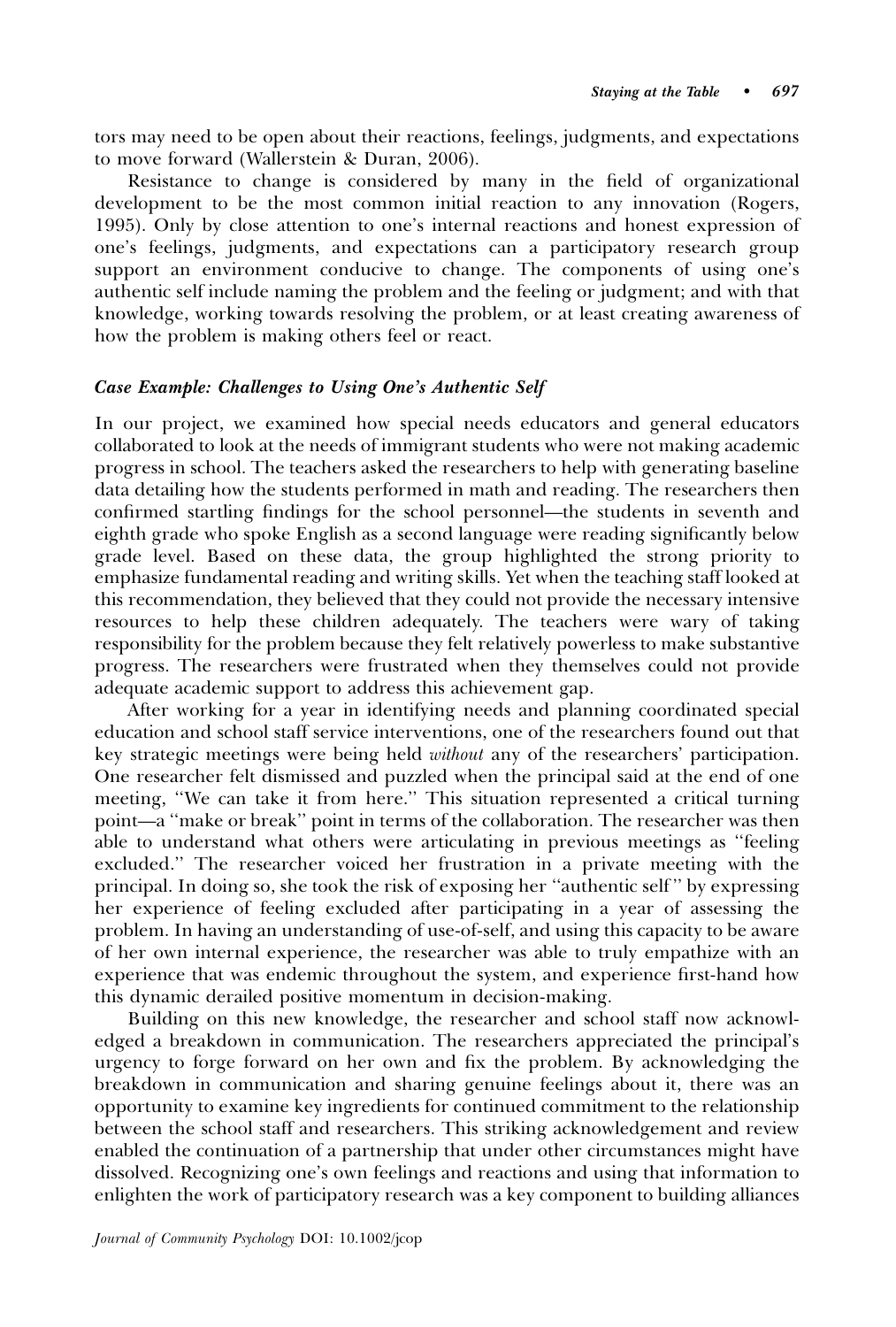within our collaborative group. This may entail the researchers sharing authentically how they are observing the repetitive patterns that may perpetuate inertia in the school system as well as community participants revisiting the effectiveness and usefulness of participatory research methods (Stein et al., 2004).

Sharing of explicit personal motivations for behavior enables the team to build trust. But many aspects of work within school systems make developing this awareness difficult. Educators may be discouraged about how to respond effectively to their students' shortcomings and apparent lack of consistent effort. The school personnel may be reluctant to examine how the school structure or their own attitudes or reactions to these issues perpetuate students' problem behavior. In retrospect, the principal shared her reasons for backing off from the research partnership:

I was afraid that I could not meet the demands and take on extra meetings when I was having a difficult time finding enough planning time to meet with my school teams. As a new principal, I was totally frustrated at other demands on my time and the challenges of dealing with the daily work—it took time for me to be able to relax enough to look at the big picture. I did not see, at the time, that the work we were doing together IS the work, and once the team stepped in and set up the meetings and gave the whole thing structure, I was ready to move forward. The personal relationships that have developed allowed me to hang in there and maintain the clear focus and having a structure in place really gave our work together the teeth it needed.

Building trust enables honest expression of the experience of the partnership as difficult and demanding within the overburdened context of school and other health and service system settings. Understanding temporary breaks in the relationship, not as resistance to change, but rather as part of the partnership development can lead to increased empathy for the particular situations of the partners on the team, especially those who work in different and unfamiliar settings to their own. Meeting these challenges requires sensitivity, honesty, and recognition that the partnership development is not a one-shot deal but is ongoing and a constant work in progress.

## FRAMEWORK 3: LEARNED OPTIMISM

''Learned optimism'' (Seligman, Steen, Park, & Peterson, 2005) is a concept that helps to counteract feelings of despair by challenging the belief that a situation is permanent and pervasive. Maintaining optimism in the face of negative experiences requires a capacity to examine habitual explanations for why things happen and the ability to use effective problem-solving strategies. At the start of a partnership, there is usually the perspective of the researchers and the perspective of the community. The tensions involved in integrating these two perspectives can be helped with learned optimism.

## Case Example: Learned Optimism

When the participatory research team actively engages in outlining conflicts, expectations and obstacles, they gain enhanced understanding of the school context. As participants describe the repetitive cycle of children's problems, the team can be pulled into the sense of despair and as a researcher observed, ''Without clarity, it can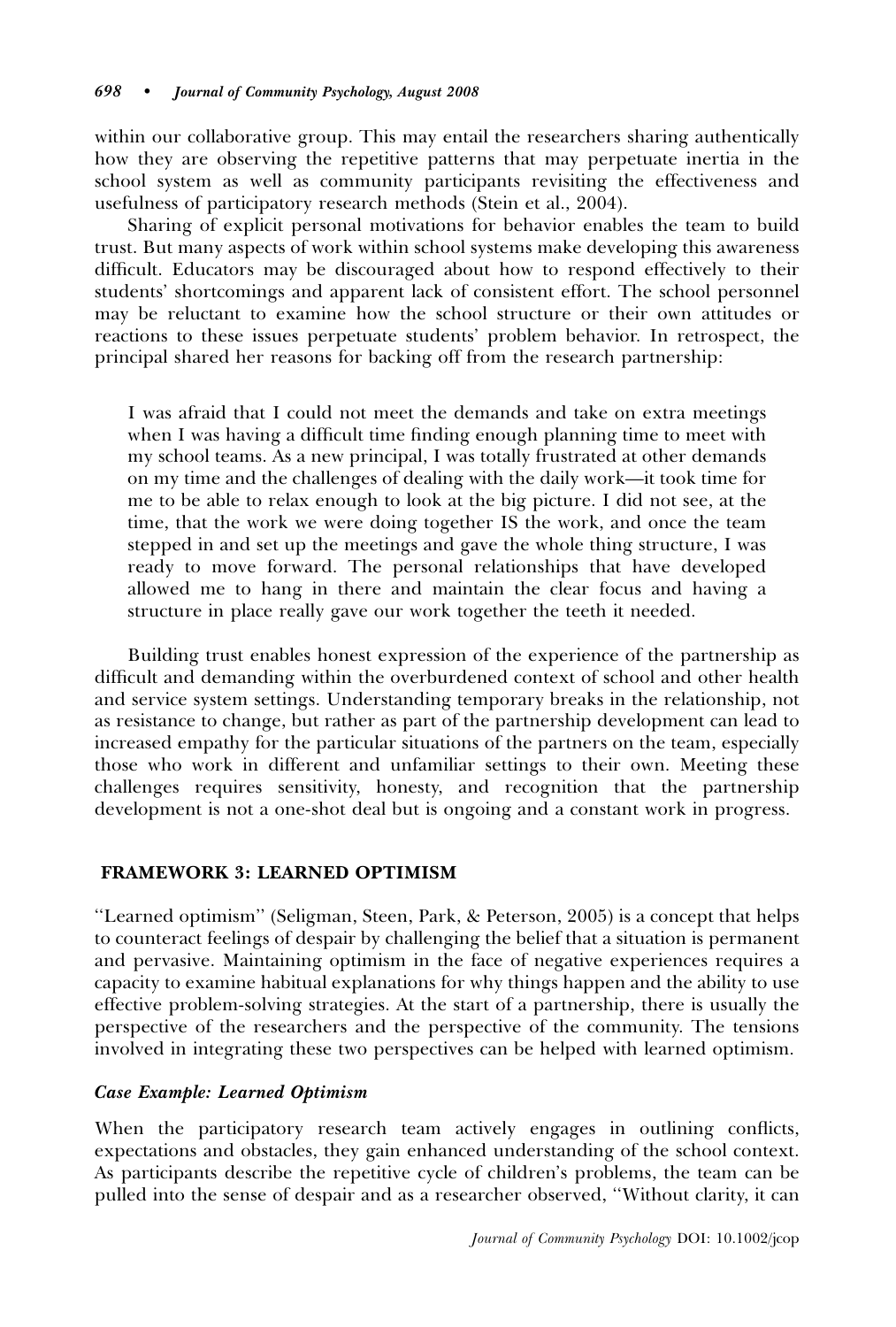feel like whiplash.'' School staff often felt most immobilized when confronted with structural constraints that thwarted their ability to meet the needs of the children. One teacher lamented, ''Can you imagine what it is like to know you are going to fail before you have started?'' The immigrant students initially were in a small English immersion classroom, where they had the curriculum tailored to their ability. They progressed, but when they transitioned into regular classes from the immersion classroom, they experienced predictable anxiety and task avoidance as they became aware that they were not able to perform at the same level as their classmates. They would often divert attention from their inability to perform by ''acting up'' in class. A perpetual catch-up game contributed to the students' sense of alienation and withdrawal.

The challenge of the community participatory research group in this context was to persist in the face of overwhelming systemic inertia. The group needed to be undaunted by the seemingly all-encompassing nature of the problems and slow incremental progress; sustaining faith that their efforts would produce change so as not to withdraw constructive efforts in the face of anticipating defeat. One teacher explained, ''The (participatory) process greased the wheels, sometimes we can spin our wheels and feel pushed down and this keeps us from getting the job done. You can't always jump to being productive; and little nudges and seeing the bigger picture created momentum.''

In a school meeting to review a student's progress, the teachers expressed that not much had been accomplished. The researchers were able to provide perspective on the slow nature of behavioral change. This optimism developed from the researchers' appreciation that the teachers were already disappointed: Holding a critical questioning stance without judgment or expectation allows the community members to develop the capacity for self -assessment and problem solving. The fact that some children started to engage actively in reading and class participation was incremental evidence that the hard efforts of the teachers were slowly paying off. After the year ended, several teachers saw progress in some of the children that reinforced their sense of agency. It reinforced the idea that even with tremendous challenges it was worth the teachers' effort to strive harder for these students. Bringing awareness to ongoing small victories as part of learned optimism is a way to leverage systemic change when the challenges seem monumental.

At times, the teachers can encourage the researchers. The researchers sometimes worried that the partnership was time consuming with no ''deliberate speed'' and worried about achieving measurable progress. At times like this, the teachers helped the researchers develop a growing appreciation of the realistic barriers that the school members confronted and helped them understand the necessity of developing realistic problem-solving expectations. The act of mirroring an optimistic, positive stance shifted back and forth over time across members of the group, and was an essential component of continuing the momentum. As the principal described,

The pot boiled in the meetings. All these ideas, solutions, and strategies were talked about and this provided a catalyst for us to take it another step. The think tank approach allowed us to develop trust, listen to each other and no one was the ''authority with the answer.'' But the thoughtful reflection affected how we made decisions.

Self-reflection and building an organizational capacity for optimism and hope may be an essential ingredient to generate viable solutions in CBPR. This requires that the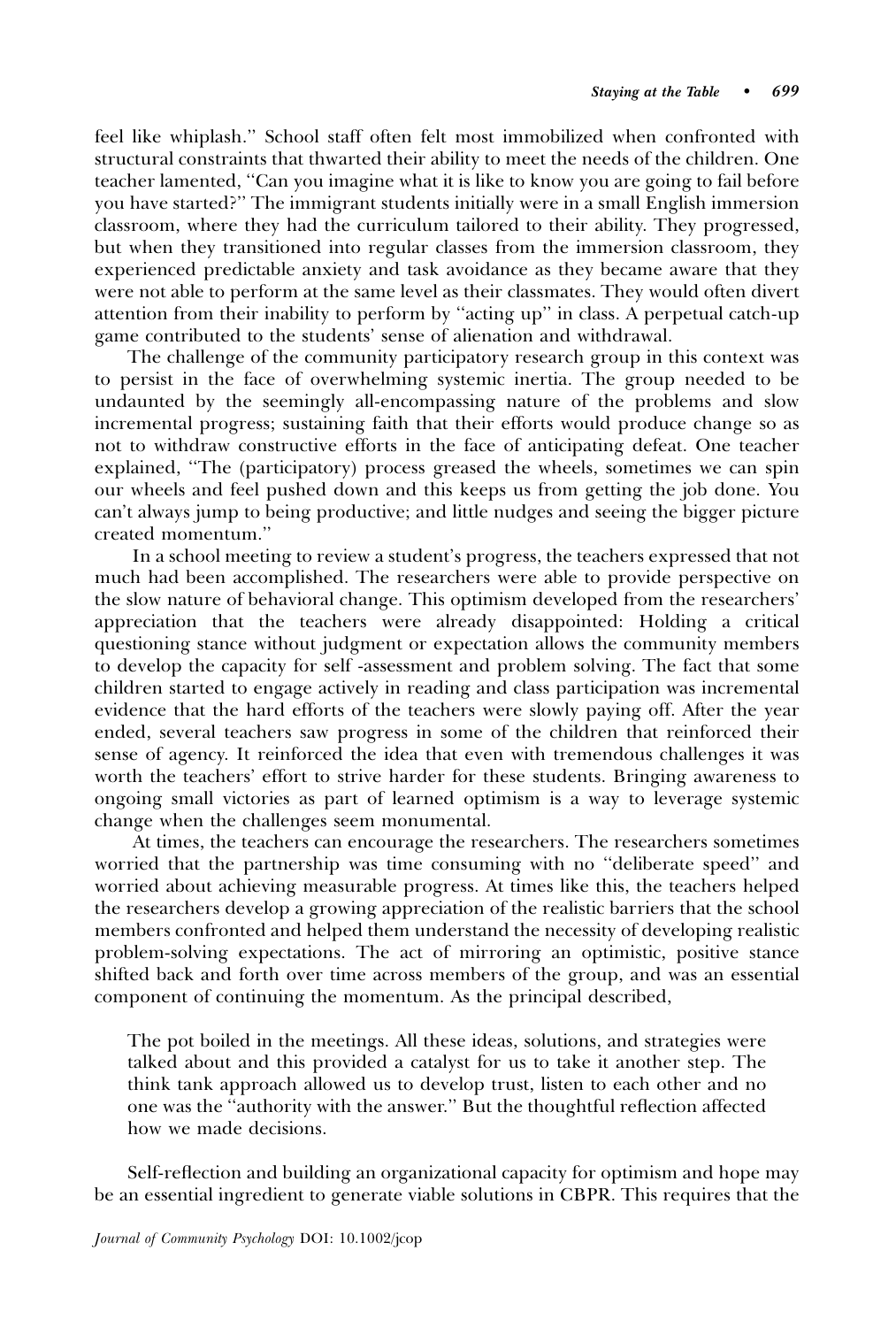participants look for positive points of leverage. A focus on learned optimism spotlights the small individual changes the group uses to sustain itself, within the context of an extremely large and entrenched problem, and this tactic encourages a realistic assessment of how to address difficult problems at a systemic level.

Creating secure attachments may foster a capacity to reflect and acknowledge tensions that may undermine collaboration and create increased self-agency and accountability. Using one's *authentic self* may allow a growing recognition of one's own assumptions and encourage feelings of empathy and curiosity about guiding motivations. Learned optimism may foster an ability to reframe disappointments and identify incremental positive change. There is increasing interest in how communities adopt evidence-based treatment and careful attention to how we cultivate shared reflective relationships that may advance our understanding of the active ingredients to foster buy in so that interventions are not abandoned. In summary, proposing these relational strategies as guiding principles is an effort to analyze the components/ obstacles to a viable community-based research partnership. If we are able to link what we do to whether it has a positive impact in creating models for seemingly intractable problems, we may make sustainable progress.

## REFERENCES

- Bandura, A. (2006). Toward a psychology of human agency. Perspectives on Psychological Science, 1, 164–180.
- Bowlby, J. (1980). Attachment and loss (Vol. 3). New York: Basic Books.
- Cassidy, J., & Shaver, P.R., (Eds.). (1999). Handbook of attachment: Theory, research, and clinical applications. New York: Guilford Press.
- Heffron, M., Ivins, B., & Weston, D. (2005). Finding an authentic voice-use of self: essential learning processes for relationship-based work. Infants & Young Children, 18(4), 323–336.
- Israel, B.A., Schulz, A.J., & Parker, E.A. (1998). Review of community-based research: Assessing partnership approaches to improve public health. Annual Review of Public Health, 19, 173–202.
- Israel, B.A., Schulz, A.J., Parker, E.A., Becker, A.B., Allen, A.J., & Guzman, J.R. (2003). Critical issues in developing and following community-based participatory research principles. In M. Minkler & N. Wallerstein (Eds.), Community-based participatory research for health (pp. 53–76). San Francisco: Jossey-Bass.
- Jensen, P., Hoagwood, K., & Trickett, E. (1999). Ivory towers or earthen trenches? Community collaborations to foster real-world research. Applied Developmental Science, 3, 206–212.
- McAllister, C.L., Green, B.L., Terry, M.A., Herman, V., & Mulvey, L. (2003). Parents, practitioners, and researchers: Community-based participatory research with early Head Start. Public Health Matters, 93(10), 1672–1679.
- Moss, E., Smolla, N., Cyr, C., Dubois-Comtois, K., Mazzarello, T., & Berthiaume, C. (2006). Attachment and behavior problems in middle childhood as reported by adult and child informants. Developmental Psychopathology, 18, 425–444.
- Mulvaney-Day, N., Rappaport, N., Alegría, M., & Codianne, L. (2006). Developing systems interventions in a school setting: An application of community-based participatory research for mental health. Ethnicity and Disease, 16, 107–117.
- Pearson, J., Cohn, D., Cowan, P.A., & Cowan, C.P. (1994). Earned and continuous security in adult attachment: Relation to depressive symptomatology and parenting style. Development and Psychopathology, 6: 359–373.
- Rogers, E.M. (1995). Diffusion of innovations (4th ed.). New York: The Free Press.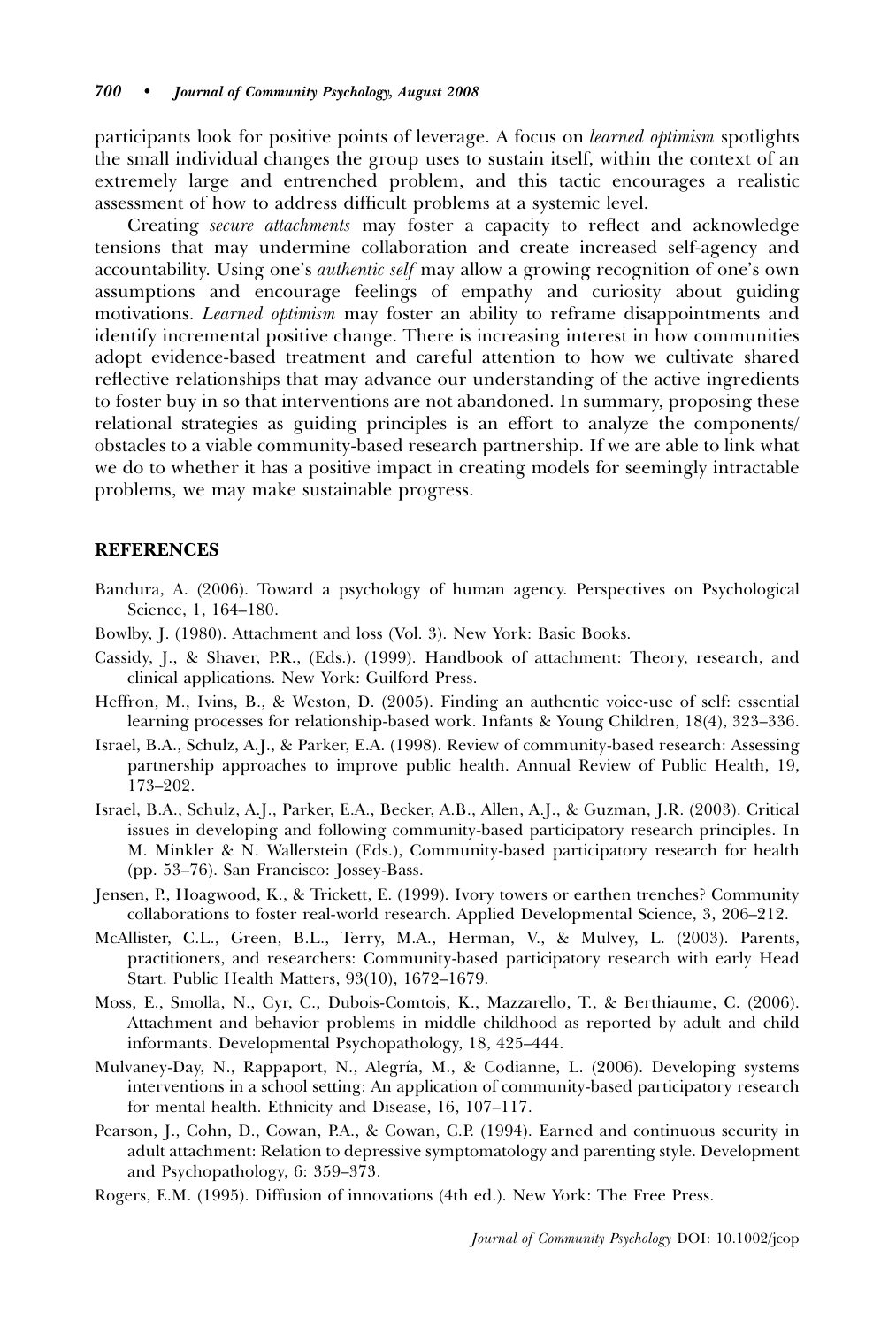- Roisman, G., Pardron, E., Sroufe, A., & Egeland, B. (2002). Earned secure attachment status in retrospect and prospect. Child Development 73, 1204–1219.
- Seligman, M., Steen, T., Park, N., & Peterson, C. (2005). Positive psychology progress: Empirical validation of interventions. American Psychologist, 60, 410–421.
- Sroufe, L. (2005). Attachment and development: A prospective, longitudinal study from birth to adulthood. Attachment & Human Development, 7, 349–367.
- Sroufe, L., Carlson, E., Levy, A., & Egeland, B. (1999). Implications of attachment theory for developmental psychopathology. Development and Psychopathology, 11, 1–13.
- Stein, B., Kataoka, S., Jaycox, L., Steiger, E., Wong, M., Fink, A., et al. (2004). The mental health for immigrants program design and participatory research in the real world. From Handbook of school mental health advancing practice and research. New York: Academic/ Plenum Publishers.
- Stoiber, K., & Kratochwill, T. (2000). Empirically supported interventions and school psychology: Rationale and methodological issues—Part 1. School Psychology Quarterly, 15, 75–105.
- Tervalon, M., & Murray-Garcia, J. (1998). Cultural humility vs. cultural competence: A critical distinction in defining physician training outcomes in medical education. Journal of Health Care for the Poor and Underserved, 9, 117–125.
- Trickett, E., & Espino, S. (2004). Collaboration and social inquiry: Multiple meanings of a construct and its role in creating useful and valid knowledge. American Journal of Community Psychology, 34, 1–69.
- Wallerstein, N. (2000). A participatory evaluation model for healthier communities: Developing indicators for New Mexico. Public Health Reports, 115, 199–294.
- Wallerstein, N., & Duran, B. (2006). Using community-based participatory research to address health disparities. Health Promotion Practice, 7, 312–323.